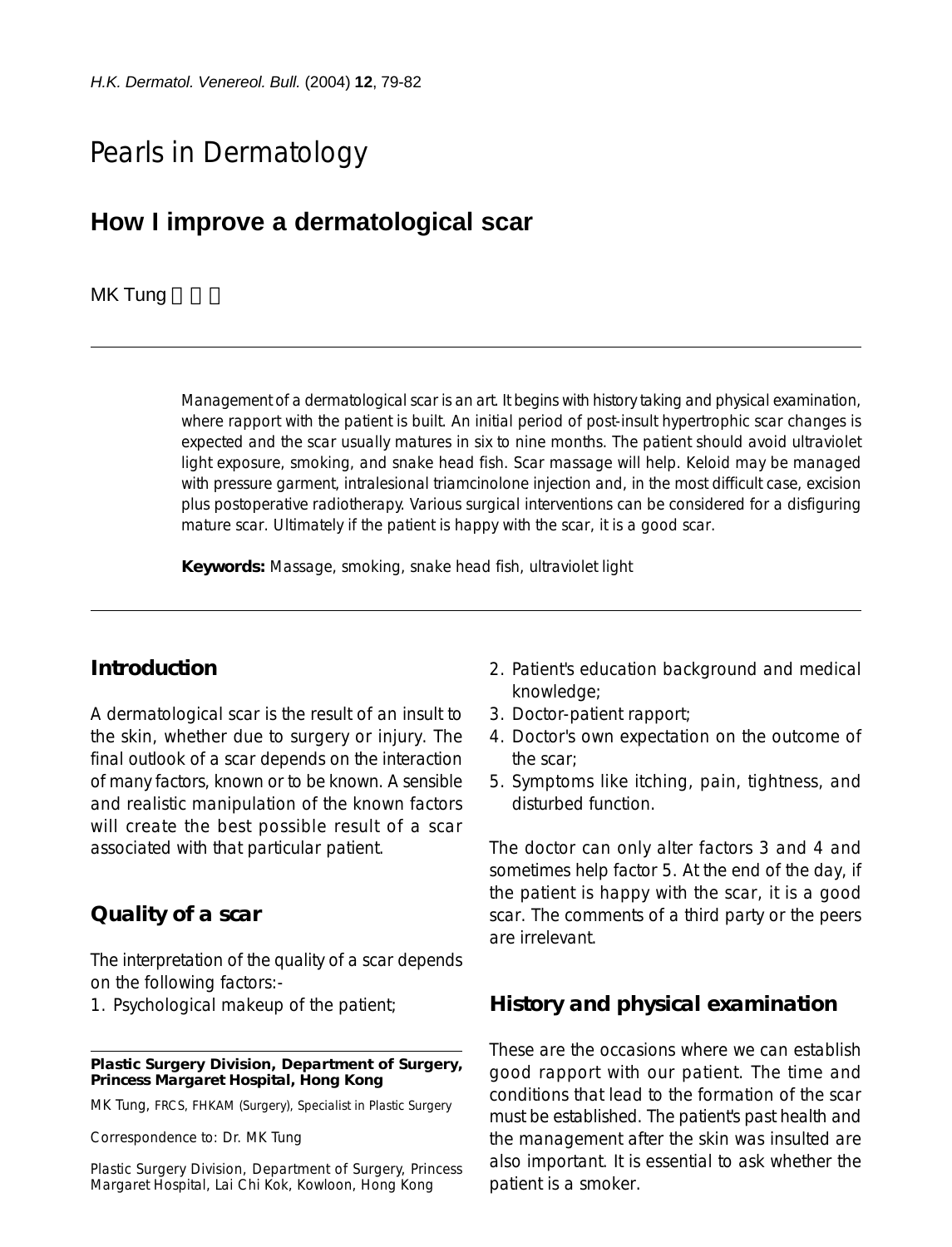During physical examination, find out:

- 1. Whether the lesion is a hypertrophic scar or keloid?
- 2. Is the scar located along the relaxed skin tension line (RSTL) or skin crease?
- 3. Any foreign bodies?
- 4. Any contracture?
- 5. Pigmentation?
- 6. Residual pathology or recurrence?
- 7. Related medical problems?

## **Clinical photographs**

Having good quality pretreatment clinical photographs in the record is essential. They may be useful to prevent medico-legal litigation in the future.

## **Investigations**

- 1. X-ray with markers to locate and/or look out for other foreign bodies.
- 2. Check the pathology report especially on the resection margins.
- 3. Blood investigations if medical problems related to wound healing are detected.

Actually blood investigations and medical treatment can be left to your physician partner as long as there is an efficient referral and communication system.

## **Non-surgical scar treatments**

The essence of treatment is patience, and time is very often the best remedy both physically and psychologically. It is important to decide whether the scar is a keloid, a hypertrophic scar, or a mature scar. A keloid is a scar which extends beyond the wound boundary whereas a hypertrophic scar is a raised scar confined within the wound boundary. A mature scar is a flat scar with colour similar to surrounding skin.

It is common for all scars to go through a period of hypertrophic changes though the degree is not the same for different persons. For Chinese patients, the scar will usually mature in six to nine months. Sun (ultraviolet light) exposure and smoking will prolong the period. On the contrary, firm pressure massage using finger tip without actually rubbing the skin surface will hasten the recovery. The patient is instructed to perform scar massage for two minutes for each finger-tip area of the scar three times a day. It is my team's experience that the use of a topical gel containing Cepae extract, allantoin and heparin sodium (Contractubex gel) during scar massage can further enhance the recovery speed. If foreign body is detected, it is wise to refer to institutions where exploration under general anaesthesia is available. Exploration under local anaesthesia can be very tricky. It can end up as 'a bridge too far'!

Keloid occurs more commonly in people with pigmented skin. It is still impossible to predict who will develop a keloidal scar though some have a family history. All patients should be advised to avoid smoking, ultraviolet light and food made from snake head fish  $($   $)$  as these will make the situation worse. The pressure garment carefully made by an occupational therapist can in most instances reduce the discomfort caused by a keloid. The size of a keloid may decrease and colour improves, but it is unlikely that it will completely resolve.

For more resistant cases, intralesional triamcinolone acetonide injection will be useful though it is painful and the effect is not permanent. It is often given every four to six weeks. Be sure to check the family planning status of a female patient before starting the intralesional injection, and to warn her that the menstrual pattern may be altered. For the most resistant or most troublesome cases, the treatment is excision plus radiotherapy soon after the surgery. In the public service, our arrangement is to book the excision session two to three months ahead and refer the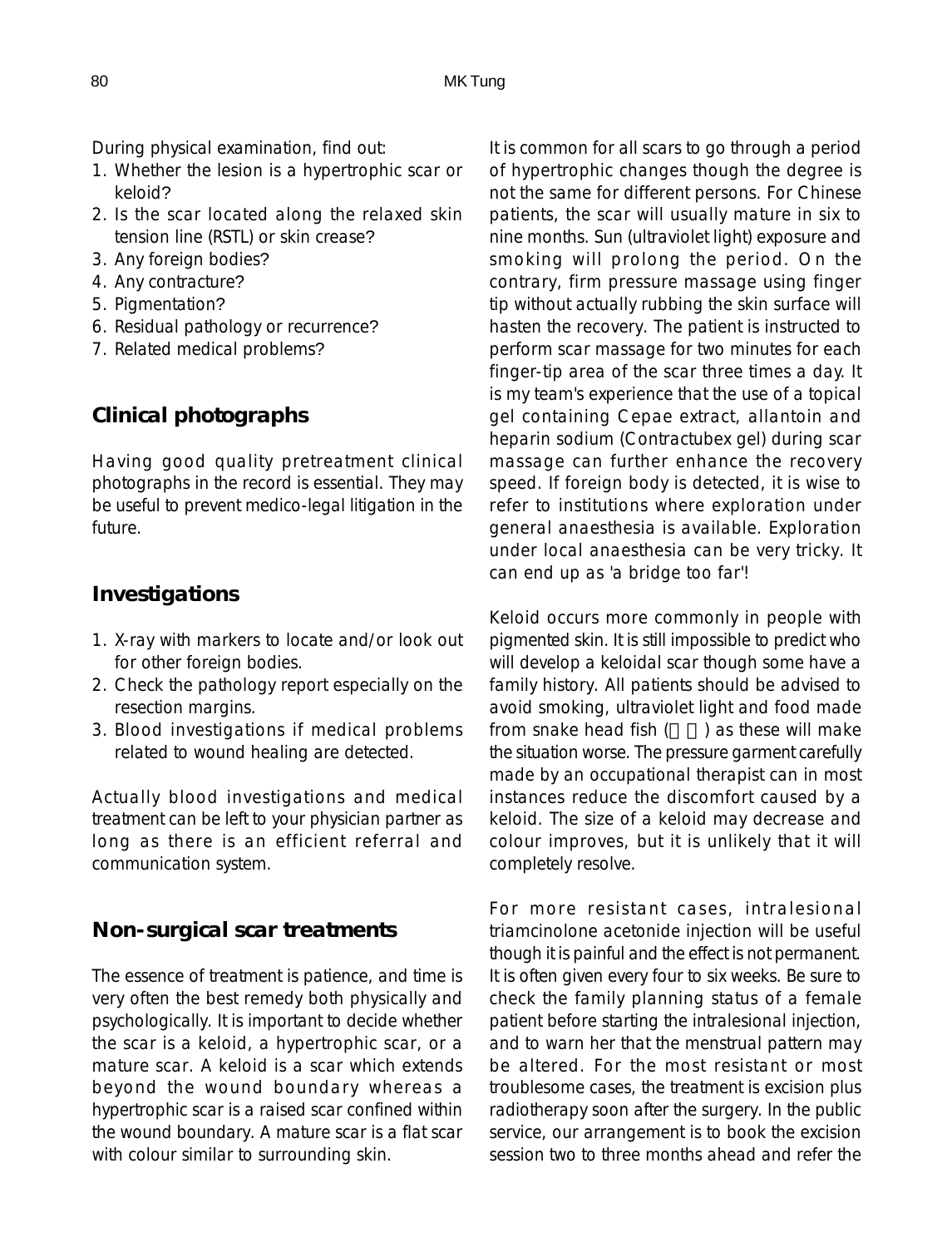patient to the radiotherapy clinic, telling them the exact date of operation. At present, radiotherapy is given on day 3 or day 4 post-operatively, but this schedule may evolve with experience. Even with this more radical treatment, the recurrence rate is still as high as 15 to 25%.

## **Surgical interventions of a disfiguring mature scar**

A mature scar can still cause disfigurement to the patient. Surgical intervention only exchanges the present disfiguring scar for a more presentable one. Most of the surgeries can be performed under local anaesthesia for mature patients. Good preoperative planning and book work will enable one to complete the operation within the time constraint of local anaesthesia.

A prominent narrow mature scar nearly parallel to the RSTL or skin crease can be improved by excising all the scar tissue. The wound should be closed in layers and the skin edges approximated with fine stitches (Figure 1).<sup>1</sup>

A prominent narrow mature scar at an oblique angle to the RSTL or skin crease can be improved by excising all the scar tissue plus a W-plasty (Figure 2). $1$  The sutured wound should be arranged so that parts of it are parallel to the RSTL or skin crease.



Figure 1. Excision of a prominent narrow mature scar nearly parallel to the RSTL or skin crease.<sup>1</sup>



**Figure 2.** Excision and W-plasty of a prominent narrow mature scar at an oblique angle to the RSTL or skin crease.<sup>1</sup>